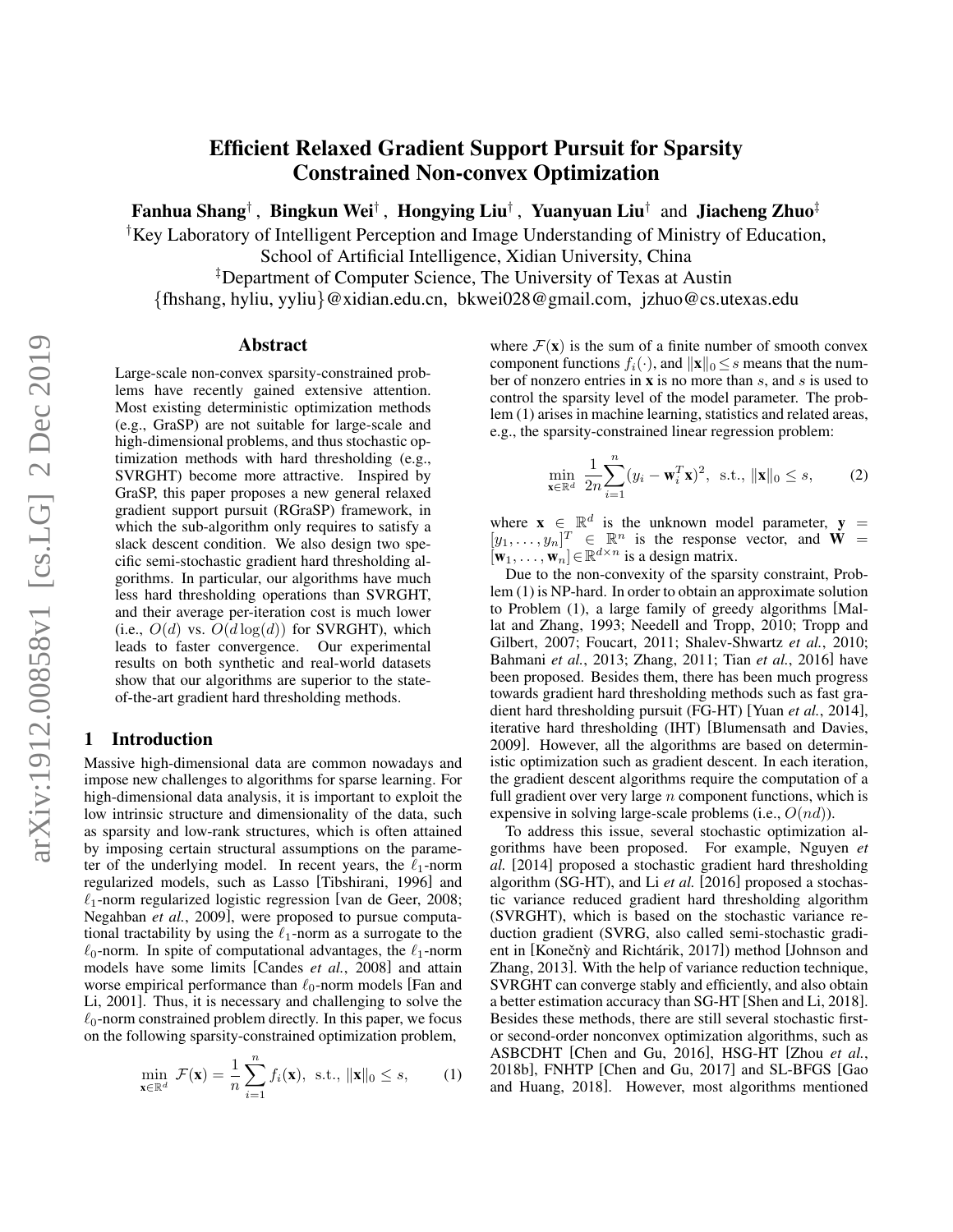Table 1: Comparison of the per-iteration complexities of some sparsity-constrained optimization methods.

| Algorithms                    | Per-iteration Complexity |  |
|-------------------------------|--------------------------|--|
| FG-HT and IHT (deterministic) | O(nd)                    |  |
| SG-HT and SVRGHT (stochastic) | $O(d \log(d))$           |  |
| SVRGSP and SVRGSP+ (Ours)     | O(d)                     |  |

above need one hard thresholding operation in each inneriteration, which is time-consuming for high-dimensional data (i.e.,  $O(d \log(d))$  in general and we can also improve the time complexity using a max-heap strategy). On the other hand, a hard thresholding operation used in each inner-iteration breaks the information of current solution, which may require more gradient descent steps to reach the same accuracy. It should be emphasized that in this paper, we do not consider the coordinate-descent type algorithms [\[Nesterov, 2012;](#page-5-15) [Beck and Eldar, 2013;](#page-5-16) [Chen and Gu, 2016\]](#page-5-12). As a result, a new algorithm that needs less hard thresholding operations and yet remains fast stochastic updates becomes more attractive for large-scale and high-dimensional problems.

Inspired by the gradient support pursuit (GraSP) [\[Bahmani](#page-5-6) *et al.*[, 2013\]](#page-5-6) and compressive sampling matching pursuit (CoSaMP) [\[Needell and Tropp, 2010\]](#page-5-4) algorithms, this paper proposes a new relaxed gradient support pursuit (RGraSP) framework to solve large-scale sparsity-constrained problems. In each iteration of our framework, we first find the most relevant support set, minimize slackly over the support set by an algorithm, which only requires to satisfy a certain descent condition, and then perform a hard thresholding operator on the updated parameter. For minimizing objective functions, we introduce two efficient semi-stochastic gradient algorithms into our RGraSP framework and propose a stochastic variance reduced gradient support pursuit (SVRGSP) algorithm and its fast version (SVRGSP+). Moreover, benefiting from significantly less hard thresholding operations than SVRGHT, the average per-iteration computational cost in our algorithms is much lower (i.e.,  $O(d)$  for our algorithms vs.  $O(d \log(d))$  for the algorithms mentioned above such as SVRGHT), which leads to faster convergence. Experimental results on synthetic and real-world datasets verify the superiority of our algorithms against the state-of-theart methods.

#### 2 Notations

Throughout this paper, we use  $\mathbf{W} = [\mathbf{w}_1, \mathbf{w}_2, \dots, \mathbf{w}_n] \in \mathbb{R}^{d \times n}$ to denote the design matrix,  $\mathbf{y} = [\dot{y}_1, \dot{y}_2, \dots, \dot{y}_n]^T \in \mathbb{R}^n$  to denote the response vector, and  $\mathbf{x} = [x_1, x_2, \dots, x_d]^T \in \mathbb{R}^d$ to denote the model parameter.  $x^*$  is the optimal solution of Problem [\(1\)](#page-0-0) and  $s^*$  is the optimal sparsity level which satisfies  $\|\mathbf{x}^*\|_0 \leq s^*$ . For the parameter  $\mathbf{x} \in \mathbb{R}^d$ ,  $\|\mathbf{x}\|_0$  is the number of nonzero entries in the vector **x**,  $||\mathbf{x}||_1 = \sum_{i=1}^d |x_i|$  is the  $\ell_1$ -norm, and  $\|\mathbf{x}\|_2 = \sqrt{\sum_{i=1}^d x_i^2}$  is the  $\ell_2$ -norm. supp(**x**) denotes the index set of nonzero entries of **x**, and  $supp(x, s)$ is the index set of the largest  $s$  entries of  $x$  in terms of mag-

#### <span id="page-1-0"></span>Algorithm 1: Relaxed Gradient Support Pursuit Framework

**Input:**  $\mathcal{F}(\cdot)$ , s, and the number of iterations, T. Initialize:  $\hat{\textbf{x}}^{0}.$ 

- 1: for  $t = 1, 2, \cdots, T$  do
- 2: Compute local gradient:  $\mathbf{g} = \nabla \mathcal{F}(\hat{\mathbf{x}}^{t-1});$
- 3: Identify directions:  $\mathcal{Z} = \text{supp}(\mathbf{g}, 2s)$ ;
- 4: Merge supports:  $\mathcal{T} = \mathcal{Z} \cup \text{supp}(\hat{\mathbf{x}}^{t-1});$
- 5: Minimize slackly: find **b**, s.t.,  $\|\mathbf{b}-\hat{\mathbf{b}}\|_2 \leq c_1 \|\hat{\mathbf{x}}^{t-1}-\hat{\mathbf{b}}\|_2$ , where  $\hat{\mathbf{b}}$  is an optimal solution to Problem [\(3\)](#page-2-0), and set  $\mathbf{b}|_{\mathcal{T}^c} = \mathbf{0};$
- 6: Perform hard thresholding over  $\mathcal{T}$ :  $\hat{\mathbf{x}}^t = \mathcal{H}_s(\mathbf{b})$ ;

7: end for

Output:  $\hat{\mathbf{x}}^T$ .

mitude.  $\mathcal{T}^c$  denotes the complement set of  $\mathcal{T}$ ,  $\mathbf{x}|\mathcal{T}$  is a vector that equals **x** except for coordinates in  $\mathcal{T}^c$  where it is zero, and  $|\mathcal{T}|$  denotes the cardinality of  $\mathcal{T}$ . In addition,  $\nabla \mathcal{F}(\mathbf{x})$  denotes the gradient of the objective function  $\mathcal{F}(\cdot)$  at **x**, and *I* is an identity matrix.

## 3 Relaxed Gradient Support Pursuit

In this section, we propose an efficient relaxed gradient support pursuit framework for sparsity-constrained non-convex optimization problems. Moreover, we also present the details of two specific stochastic variance reduced gradient support pursuit algorithms (called SVRGSP and SVRGSP+).

#### 3.1 Our Gradient Support Pursuit Framework

Most of existing gradient support pursuit algorithms use deterministic optimization methods to minimize various sparsity-constrained problems (e.g., Problem (1)). However, there are several stochastic algorithms such as SVRGHT [\[Li](#page-5-9) *et al.*[, 2016\]](#page-5-9), which can be used to attain better performance [Li *et al.*[, 2016;](#page-5-9) [Shen and Li, 2018;](#page-6-7) [Gao and Huang, 2018\]](#page-5-14). Inspired by the well-known GraSP [\[Bahmani](#page-5-6) *et al.*, 2013] and CoSaMP [\[Needell and Tropp, 2010\]](#page-5-4), this paper proposes a Relaxed Gradient Support Pursuit (RGraSP) framework to quickly find an approximate solution to Problem (1). As pointed out in [\[Bahmani](#page-5-6) *et al.*, 2013], CoSaMP can be viewed as a special case of GraSP, when the squared error  $\mathcal{F}(\mathbf{x}) = \frac{1}{2n} \sum_{i=1}^{n} (y_i - \mathbf{w}_i^T \mathbf{x})^2$  is the cost function.

The main difference between GraSP [\[Bahmani](#page-5-6) *et al.*, 2013] and our RGraSP framework is that the former needs to yield the exact solution  $\hat{b}$  to the following problem:

$$
\hat{\mathbf{b}} = \arg\min_{\mathbf{x} \in \mathbb{R}^d} \ \mathcal{F}(\mathbf{x}), \ \ \text{s.t.,} \ \ \mathbf{x} \mid_{\mathcal{T}^c} = \mathbf{0},
$$

while the latter only requires a solver (e.g., Algorithm 2 below) for an approximation solution b to the above problem. RGraSP is used to solve sparsity-constrained non-convex optimization problems by allowing users to pick a specially designed algorithm according to the properties of  $\mathcal{F}(\cdot)$ . In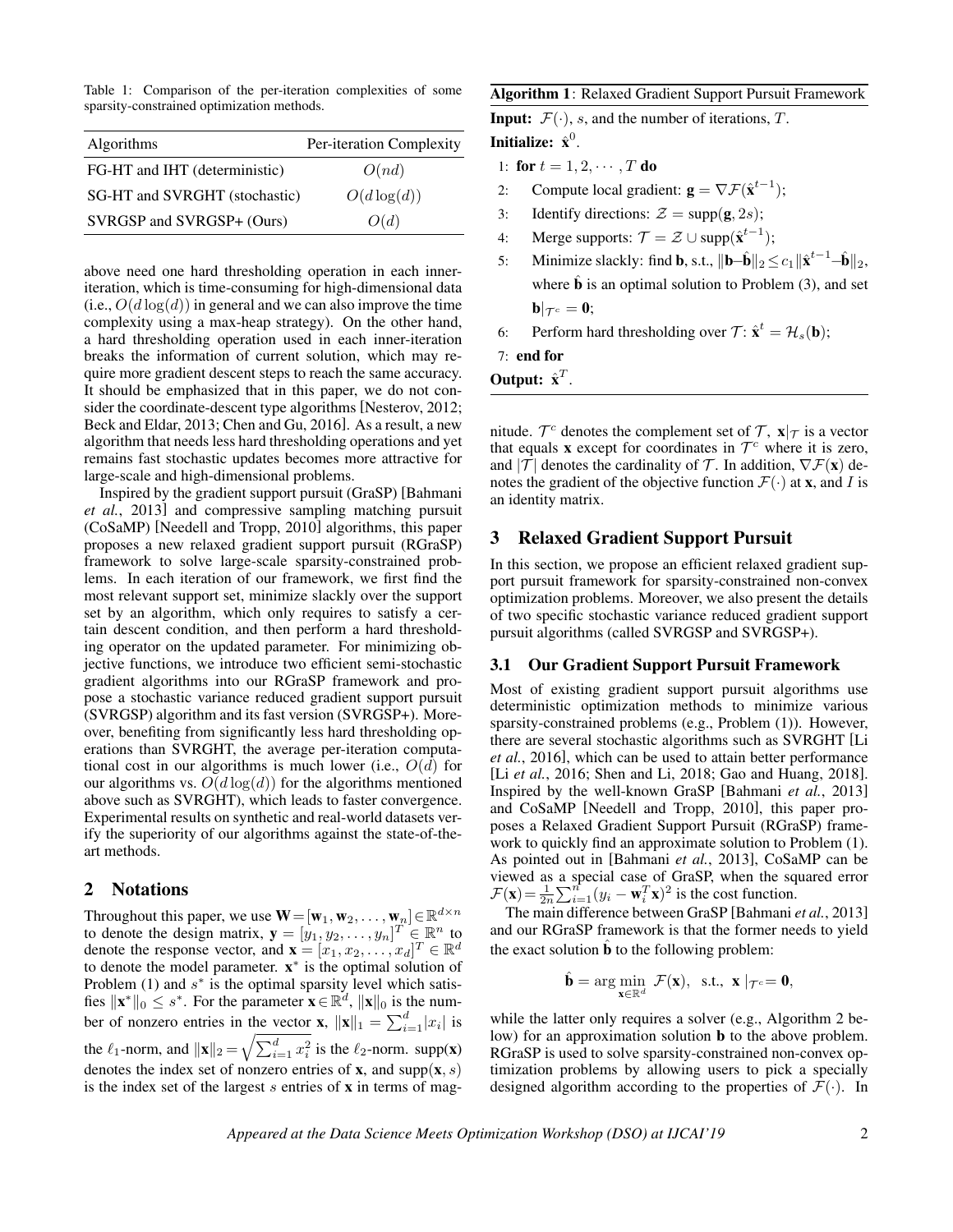other words, we can choose different solvers to solve the subproblem in Step 5 of Algorithm 1, as long as the algorithm satisfies a certain descent condition. In this sense, both GraSP [\[Bahmani](#page-5-6) et al., 2013] and CoSaMP [\[Needell and Tropp,](#page-5-4) [2010\]](#page-5-4) can be viewed as a special case of RGraSP, when  $\mathbf{b} = \mathbf{b}$ . Our general RGraSP framework is outlined in Algorithm [1.](#page-1-0)

At each iteration of Algorithm [1,](#page-1-0) we first compute the gradient of  $\mathcal{F}(\cdot)$  at the current estimate, i.e.,  $\mathbf{g} = \nabla \mathcal{F}(\hat{\mathbf{x}}^{t-1})$ . Then we choose  $2s$  coordinates of  $g$  that have the largest magnitude as the direction, in which pursuing the minimization will be most effective, and denote their indices by  $Z$ , where s is the sparsity constant. Merging the support of the current estimate with the 2s coordinates mentioned above, we can obtain the combined support, which is a set of at most 3s indices, i.e.,  $\mathcal{T} = \mathcal{Z} \cup \text{supp}(\hat{\mathbf{x}}^{t-1})$ . Over  $\mathcal{T}$ , we compute an estimate **b** as the approximate solution to the sub-problem,

$$
\min_{\mathbf{x} \in \mathbb{R}^d} \mathcal{F}(\mathbf{x}) = \frac{1}{n} \sum_{i=1}^n f_i(\mathbf{x}) \text{ s.t., } \mathbf{x} \mid \tau^c = \mathbf{0}. \tag{3}
$$

The parameter  $\hat{x}^t$  is then updated using the hard thresholding operator, which keeps the largest s terms of the intermediate estimate **b**. This step makes  $\hat{\mathbf{x}}^t$  as the best s-term approximation of the estimate b. The hard thresholding operator is defined as follows:

$$
[\mathcal{H}_s(\mathbf{x})]_i = \begin{cases} x_i, & \text{if } i \in \text{supp}(\mathbf{x}, s), \\ 0, & \text{otherwise.} \end{cases}
$$

Essentially, the hard thresholding operator  $\mathcal{H}_s(\mathbf{x})$  keeps the largest s (in magnitude) entries and sets the other entries equal to zero.

In Algorithm [1,](#page-1-0) we only require that the solver for solving the sub-problem [\(3\)](#page-2-0) has a performance guarantee as:

$$
\|\mathbf{b} - \hat{\mathbf{b}}\|_2 \le c_1 \|\hat{\mathbf{x}}^{t-1} - \hat{\mathbf{b}}\|_2,
$$

where  $\hat{\mathbf{b}}$  is an optimal solution to the sub-problem [\(3\)](#page-2-0), and  $0 <$  $c_1$  < 1 is an error tolerance, which implies that our solver proposed below has to achieve a certain accuracy for our RGraSP framework. In fact, our solver can approach to a given accuracy after sufficient iterations, as suggested by [\[Allen-Zhu,](#page-5-17) [2018\]](#page-5-17). Although there are quite a number of solvers that we can use, such as the first-order solvers [\[Bahmani](#page-5-6) *et al.*, [2013;](#page-5-6) Liu *et al.*[, 2019b;](#page-5-18) Zhou *et al.*[, 2019\]](#page-6-9) and the secondorder solvers [\[Andrew and Gao, 2007;](#page-5-19) [Chen and Gu, 2017;](#page-5-13) [Gao and Huang, 2018\]](#page-5-14), we observe that the semi-stochastic gradient solver outperforms other solvers in most cases as in [Liu *et al.*[, 2019a\]](#page-5-20). In the following, we will present two efficient semi-stochastic gradient algorithms as our solver in Algorithm [1.](#page-1-0)

#### 3.2 Our Semi-Stochastic Gradient Solvers

In our RGraSP framework, we apply many semi-stochastic iterations as a solver. Combining our semi-stochastic gradient solver (i.e., Algorithm [2\)](#page-2-1) with our RGraSP framework, we propose a stochastic variance reduced gradient support pursuit (SVRGSP) algorithm and its fast variant (SVRGSP+) to solve Problem [\(1\)](#page-0-0). The semi-stochastic gradient solver is outlined in Algorithm [2.](#page-2-1)

## <span id="page-2-1"></span>Algorithm 2: Our Semi-Stochastic Gradient Solvers

**Input:**  $\hat{\mathbf{x}}^{t-1}$ ,  $|\mathcal{T}|$ , and the step-size  $\eta$ . Initialize:  $m, \mathbf{g} = \nabla \mathcal{F}(\hat{\mathbf{x}}^{t-1}), \mathbf{z}^0 = \tilde{\mathbf{z}} = \hat{\mathbf{x}}^{t-1};$ 1: for  $j = 1, 2, \cdots, J$  do 2: Randomly pick  $i_j \in \{1, 2, \ldots, n\};$ 3:  $\nabla(\mathbf{z}^{j-1}) = \nabla f_{i_j}(\mathbf{z}^{j-1}) - \nabla f_{i_j}(\tilde{\mathbf{z}}) + \mathbf{g};$  $4:$  $j = \mathbf{z}^{j-1} - \eta \nabla(\mathbf{z}^{j-1})$ ; // For plain solver **Option:** if j mod  $[J/m] = 0$  then // For fast solver  $\mathbf{z}^j = \mathcal{H}_{|\mathcal{T}|}(\mathbf{z}^j);$ end if 5: end for

Output:  $\mathbf{b} = \mathbf{z}^{J}$ .

<span id="page-2-0"></span>In each iteration of Algorithm [2,](#page-2-1) we first initialize g as a snapshot gradient in our semi-stochastic gradient update, which has been computed in Algorithm [1.](#page-1-0) Then we select a sample  $i_j$  uniformly at random from  $\{1, 2, \cdots, n\}$ . The semi-stochastic gradient  $\nabla(\mathbf{z}^{j-1})$  defined in Step 3 of Algorithm [2](#page-2-1) is updated based on this sample. Note that the gradient  $\nabla(\mathbf{z}^{j-1})$  is called a semi-stochastic gradient because it includes a deterministic full gradient g and two stochastic gradients, as shown in Step 3 of Algorithm [2.](#page-2-1) Meanwhile, this semi-stochastic gradient can reduce the variance introduced by randomly sampling and thus can accelerate convergence [\[Johnson and Zhang, 2013;](#page-5-11) Konečný and Richtárik, 2017]. Finally,  $z^j$  is updated by using the semi-stochastic gradient with a constant step-size  $\eta$ , as shown in Step 4 of Algorithm [2.](#page-2-1) Therefore, our SVRGSP solver has no hard thresholding operations in the whole epoch, while existing stochastic algorithms such as SVRGHT [Li *et al.*[, 2016\]](#page-5-9) have one hard thresholding operation in each stochastic iteration, which naturally leads to significantly slower convergence.

Moreover, we can also use a few hard thresholding operators (e.g.,  $m = 6$ ) in each epoch to maintain the main |T| coordinates to obtain faster convergence. In other words, Step 4 in Algorithm [2](#page-2-1) has another option for a fast variant of our SVRGSP solver (i.e., SVRGSP+), which also has significantly less hard thresholding operations than existing algorithms such as SVRGHT [Li *et al.*[, 2016\]](#page-5-9). Therefore, the average per-iteration computational complexity of both SVRGSP and SVRGSP+ is much lower, i.e.,  $O(d)$  for both SVRGSP and SVRGSP+ vs.  $O(d \log(d))$  for SVRGHT.

From the above analysis, we can find that our algorithms (i.e., SVRGSP and SVRGSP+) use a hard thresholding operation after a large number of stochastic gradient iterations, while existing stochastic algorithms (e.g., SVRGHT [\[Li](#page-5-9) *et al.*[, 2016\]](#page-5-9)) perform a hard thresholding operation in each iteration, which is very time-consuming for high-dimensional problems and thus leads to a much slower convergence speed. Although many hard thresholding operations can keep the sparsity of model parameter  $\hat{x}^t$ , this will lose more gradient information, which is not desirable for fast convergence. In our experiments, we usually set  $m = 6$ , and  $J = 2n$  as the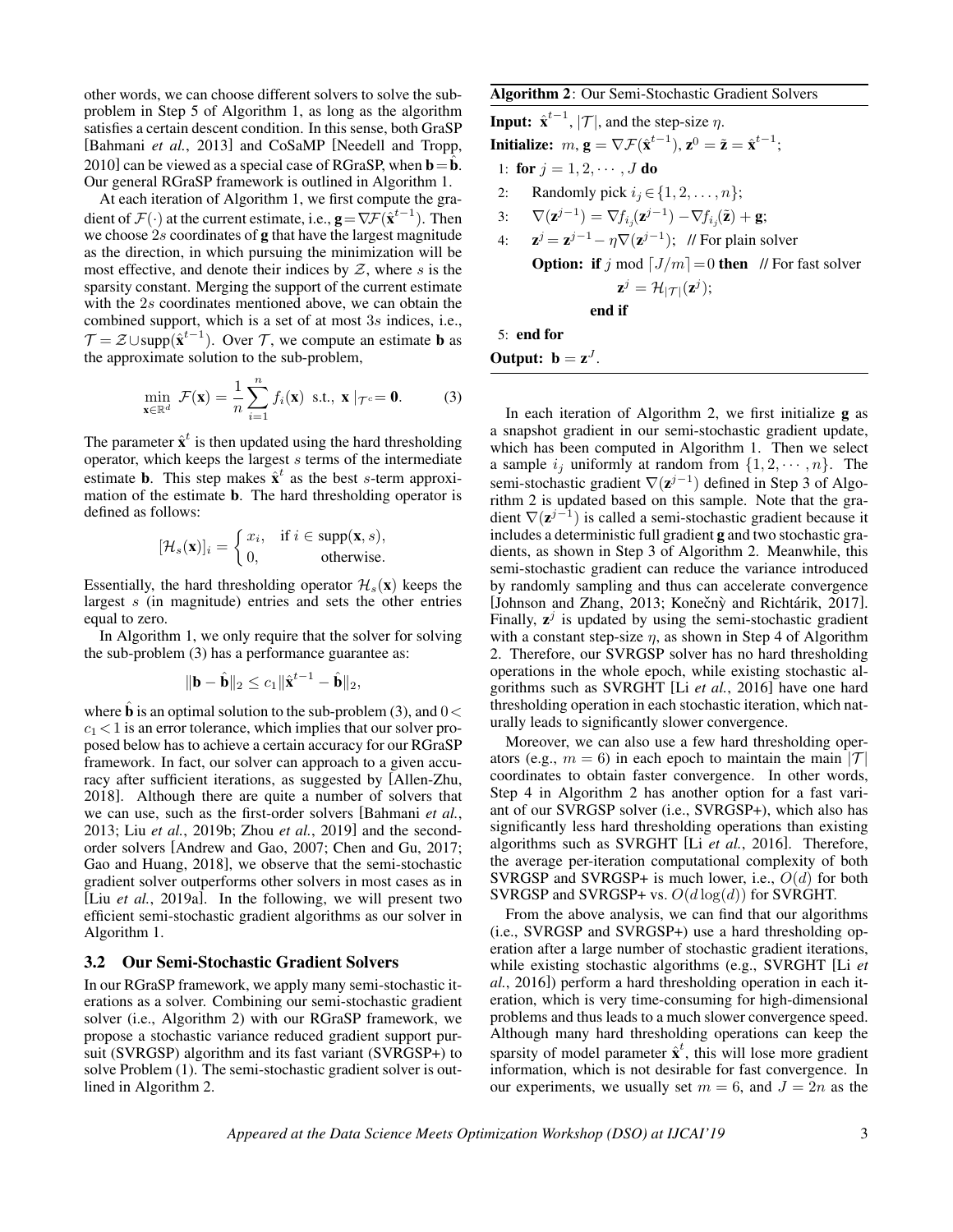<span id="page-3-1"></span>

Figure 1: Comparison of all the methods for solving sparsity-constrained linear regression problems on the synthetic datasets. In each plot, the vertical axis denotes the logarithm of the objective function values or estimation error, and the horizontal axis is the number of effective passes over data.

<span id="page-3-2"></span>

Figure 2: Comparison of all the algorithms for solving sparsity-constrained logistic regression problems on the two real-world datasets. In each plot, the vertical axis is the logarithm of the objective value minus the minimum, and the horizontal axis denotes the number of effective passes over data or running time (seconds).

number of iterations. In particular, it is not difficult to prove that our algorithms (i.e., SVRGSP and SVRGSP+) also have a fast linear convergence rate as SVRGHT. Please refer to the long version of this paper for detailed convergence analysis.

## 4 Experimental Results

In this section, we apply the proposed algorithms<sup>[1](#page-3-0)</sup> (i.e., SVRGSP and SVRGSP+) to solve sparsity-constrained linear regression and sparsity-constrained logistic regression problems, and evaluate their empirical performance on many synthetic and real-world datasets. All the experiments were performed on a PC with an Intel i7-7700 CPU and 32GB RAM.

#### 4.1 Baseline Methods

In all the experiments, we compare the proposed algorithms (i.e., SVRGSP and SVRGSP+) with the following four stateof-the-art sparsity-constrained algorithms:

- Gradient Support Pursuit (GraSP) [\[Bahmani](#page-5-6) *et al.*, [2013\]](#page-5-6);
- Fast Gradient descent with Hard Thresholding (FG-HT) [Yuan *et al.*[, 2014\]](#page-6-6);
- Stochastic Gradient descent with Hard Thresholding (SG-HT) [\[Nguyen](#page-5-8) *et al.*, 2014];

• and Stochastic Variance Reduced Gradient with Hard Thresholding (SVRGHT) [Li *et al.*[, 2016\]](#page-5-9).

Note that GraSP and FG-HT are two well-known deterministic optimization methods, while SG-HT and SVRGHT are two recently proposed stochastic optimization methods. The learning rates of all these methods (as well as other parameters) need to be tuned. Here, we set  $m = 6$  and  $J = 2n$  for our two algorithms. It should be noted that we can get better results by tuning these two parameters together.

#### 4.2 Synthetic Data

In this part, we empirically investigate the performance of our algorithms for solving the sparsity-constrained linear model [\(2\)](#page-0-1) on many synthetic datasets. We first generate some  $n \times d$ synthetic matrices W, each row of which is drawn independently from a d-dimensional Gaussian distribution with mean 0 and covariance matrix  $\Sigma \in \mathbb{R}^{d \times d}$ . The response vector is generated from the model  $\mathbf{y} = \mathbf{W} \mathbf{x}^* + \epsilon$ , where  $\mathbf{x}^* \in \mathbb{R}^d$  is the s<sup>\*</sup>-sparse coefficient vector, and we need to generate the noise  $\epsilon$  drawn from a multivariate normal distribution  $N(0, \sigma^2 I)$ with  $\sigma^2 = 0.01$ . The nonzero entries in  $\mathbf{x}^*$  are sampled independently from a uniform distribution over the interval  $[-1, 1]$ . For the experiments, we construct the following two synthetic data sets:

1. 
$$
n = 2500, d = 5000, s^* = 250, \Sigma = I;
$$
  
2.  $n = 5000, d = 10000, s^* = 500,$ 

<span id="page-3-0"></span><sup>&</sup>lt;sup>1</sup>The source codes of our two algorithms can be downloaded from the authors' webpage.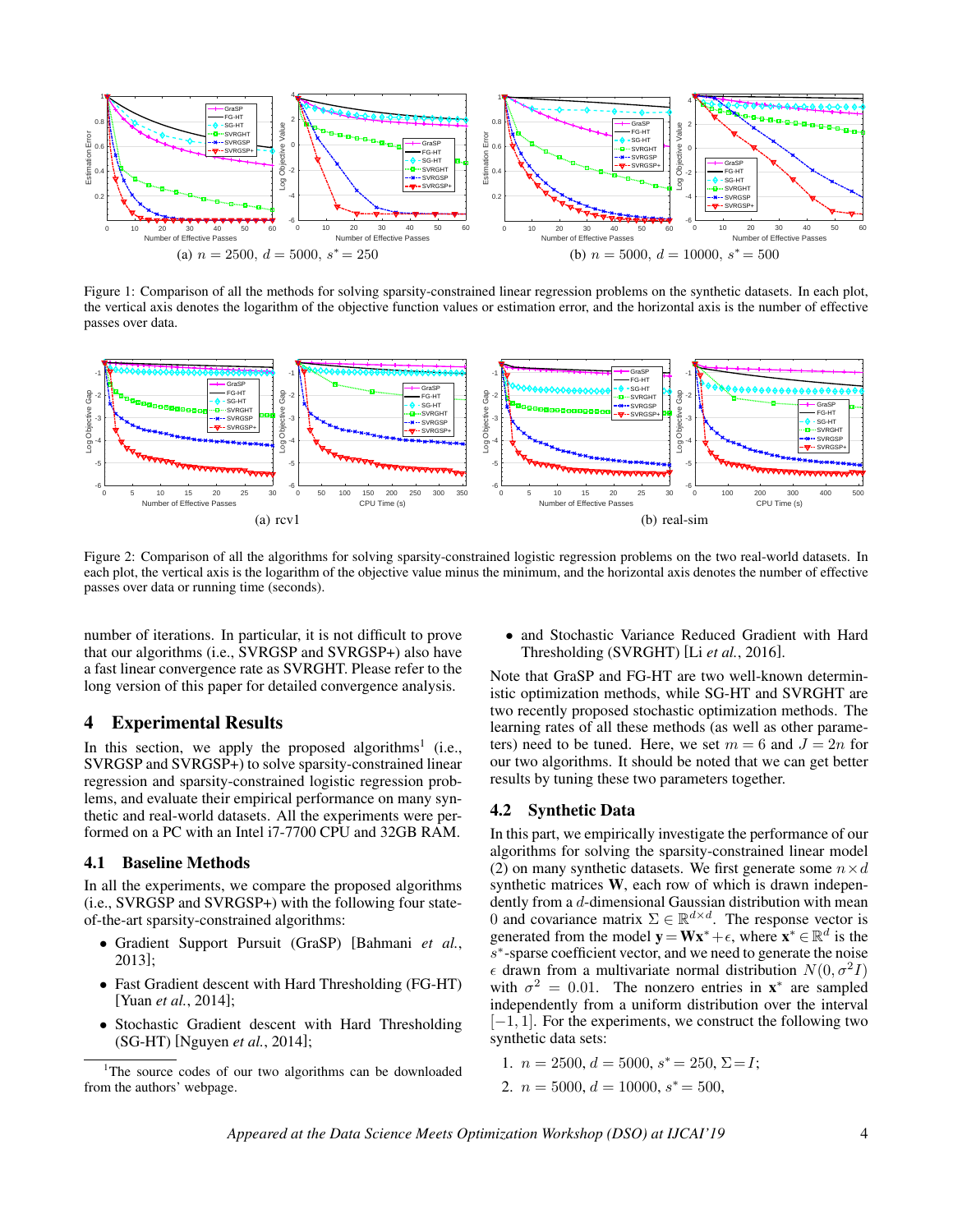<span id="page-4-1"></span>Table 2: Summary of the two large-scale sparse datasets.

| <b>Datasets</b> | #Data  | #Features | Sparsity  |
|-----------------|--------|-----------|-----------|
| rcy1            | 20.242 | 47.236    | $0.16\%$  |
| real-sim        | 72,309 | 20,958    | $0.024\%$ |

and the diagonal entries of the covariance matrix  $\Sigma$  are set to 1, and the other entries are set to 0.1. The sparsity parameter s is set to  $s = 1.2s^*$  for all the algorithms.

Figure [1](#page-3-1) shows the computational performance (including the logarithm of the objective function values and the estimation error  $\frac{\|\hat{\mathbf{x}}^t - \mathbf{x}^*\|_2}{\|\mathbf{x}^*\|_2}$  of all the algorithms on the synthetic datasets. All the results show that all the stochastic variance reduction algorithms (i.e., SVRGHT and our SVRGSP and SVRGSP+ algorithms) perform better than the deterministic methods (i.e., GraSP and FG-HT) and the stochastic method, SG-HT. We also can see that both SVRGSP and SVRGSP+ converge significantly faster than all the stare-of-the-art methods in terms of function values and estimation error for all the settings. Although SVRGHT was theoretically proved to have a linear convergence rate for sparsity-constrained linear regression problems, both our algorithms consistently outperform SVRGHT due to less hard thresholding operations, which is consistent with our analysis. Moreover, SVRGSP+ has a slightly faster convergence speed than SVRGSP in all the settings, which validates the importance of a few hard thresholding operators in each epoch.

#### 4.3 Real-World Data

We also conduct many experiments on two large-scale realworld datasets: rcv1 and real-sim, which can be downloaded from the LIBSVM Data website<sup>[2](#page-4-0)</sup>. They contain 20242 samples with 47236 dimensions and 72309 samples with 20958 dimensions, respectively, as shown in Table [2.](#page-4-1) We test all the methods for solving sparsity-constrained logistic regression (i.e.,  $f_i(\mathbf{x}) = \log(1 + \exp(-y_i \mathbf{w}_i^T \mathbf{x}))$ ) and sparsity-constrained linear regression problems with the sparse parameter  $s = 200$ and all the algorithms are initialized with  $\hat{x}^0 = 0$ .

Figure [2](#page-3-2) shows the logarithm of sparsity-constrained logistic regression function gap (i.e.,  $\log \|\mathcal{F}(\hat{\mathbf{x}}^t) - \mathcal{F}(\mathbf{x}^*)\|_2$ ) with respect to the number of effective passes and running time on the rcv1 and real-sim datasets. Similar experimental results of all the algorithms for solving the sparsity-constrained linear regression problem are shown in Figure [3.](#page-4-2) From all the experimental results, it is clear that the proposed algorithms (i.e., SVRGSP and SVRGSP+) outperform the other state-ofart sparsity-constrained optimization algorithms in terms of both the number of effective passes and running time, meaning that our algorithms (including SVRGSP and SVRGSP+) converge significantly faster than the other algorithms. In particular, SVRGSP+ is consistently faster than all the other algorithms including SVRGSP.

Although the performance of GraSP [\[Bahmani](#page-5-6) *et al.*, 2013] in terms of the number of effective passes is similar to that of FG-HT [Yuan *et al.*[, 2014\]](#page-6-6), GraSP is usually slower due to

<span id="page-4-0"></span>

<span id="page-4-2"></span>

Figure 3: Comparison of all the algorithms for solving sparsityconstrained linear regression problems on rcv1.

its higher per-iteration complexity. Both our algorithms are significantly faster than GraSP in terms of both the number of effective passes and running time, which verifies the effectiveness of our relaxed gradient support pursuit framework. Moreover, all the semi-stochastic descent algorithms (including SVRGHT and our two algorithms) can find some better solutions than the first-order deterministic methods (i.e., GraSP and FG-HT) and the stochastic gradient method, SG-HT, which demonstrates the efficient of the stochastic variance reduced technique. Both our algorithms are much faster than SVRGHT in the all settings, which means that our algorithms are very suitable for real-world large-scale sparse learning problems.

### 5 Conclusions and Future Work

In this paper, we proposed a relaxed gradient support pursuit (RGraSP) framework for solving various large-scale sparsityconstrained optimization problems. Then we also presented two efficient semi-stochastic gradient hard thresholding algorithms as the solver of our RGraSP framework. Our theoretical analysis in the long version of this paper shows that both our algorithms have a fast linear convergence rate. In particular, our algorithms require much less hard thresholding operations than most existing algorithms, and their average per-iteration computational cost is much lower (i.e.,  $O(d)$  for our algorithms vs.  $O(d \log(d))$  for the algorithms mentioned above such as SVRGHT), which leads to faster convergence. Various experimental results on synthetic and real-world datasets verified our theoretical results and demonstrated the effectiveness and efficiency of our algorithms.

Unlike GraSP [\[Bahmani](#page-5-6) *et al.*, 2013] and CoSaMP [\[Needell and Tropp, 2010\]](#page-5-4), RGraSP is a more general algorithm framework, especially for minimizing many complex cost functions, whose exact solutions cannot be verified in polynomial time. In particular, our proposed semi-stochastic gradient solver is very friendly to asynchronous parallel and distributed implementation similar to [Reddi *et al.*[, 2015;](#page-6-10) Mania *et al.*[, 2017\]](#page-5-21). Some recently proposed accelerated SVRG algorithms [Shang *et al.*[, 2017;](#page-6-11) [Allen-Zhu, 2018;](#page-5-17) Zhou *et al.*[, 2018a;](#page-6-12) Shang *et al.*[, 2018b;](#page-6-13) Shang *et al.*[, 2018a;](#page-6-14) Shang *et al.*[, 2019\]](#page-6-15) (e.g., Katyusha [\[Allen-Zhu, 2018\]](#page-5-17) and MiG [Zhou *et al.*[, 2018a\]](#page-6-12)) and their asynchronous parallel and distributed variants can also be used to solve the subproblem in our framework. Moreover, our algorithms and their convergence results can be extended to the non-smooth setting (e.g., non-smooth cost functions) by using the property of stable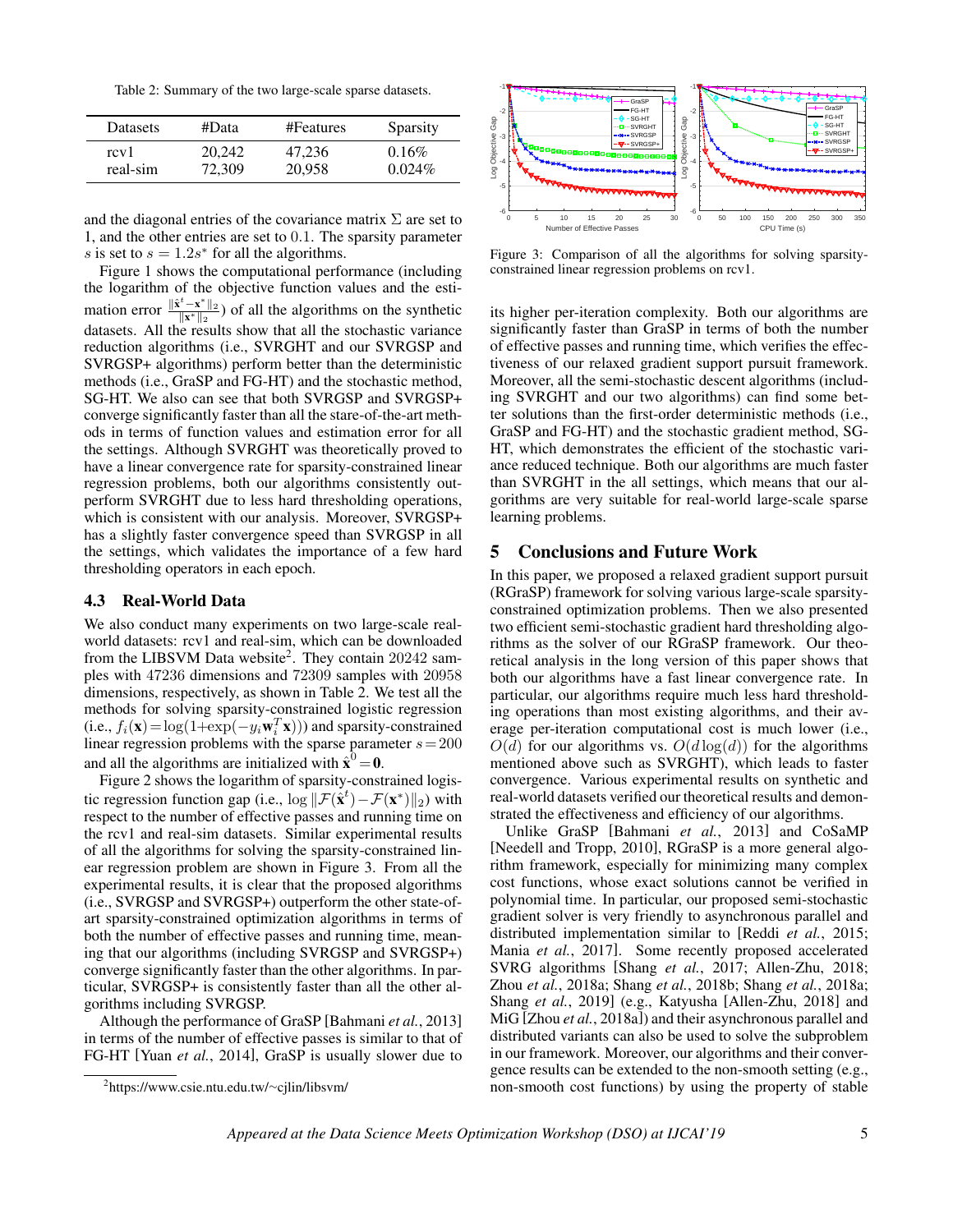restricted linearization as in [\[Bahmani](#page-5-6) *et al.*, 2013], and lowrank matrix and tensor settings such as [Shang *et al.*[, 2016a;](#page-6-16) Shang *et al.*[, 2016b;](#page-6-17) Liu *et al.*[, 2016\]](#page-5-22).

## Acknowledgments

This work was supported by the State Key Program of National Natural Science of China (No. 61836009), Project supported the Foundation for Innovative Research Groups of the National Natural Science Foundation of China (No. 61621005), Major Research Plan of the National Natural Science Foundation of China (Nos. 91438201 and 91438103), Fund for Foreign Scholars in University Research and Teaching Programs (the 111 Project) (No. B07048), National Natural Science Foundation of China (Nos. 61976164, 61876220, 61876221, U1701267, U1730109, and 61871310), Program for Cheung Kong Scholars and Innovative Research Team in University (No. IRT 15R53), Science Foundation of Xidian University (Nos. 10251180018 and 10251180019), Fundamental Research Funds for the Central Universities under Grant (No. 20101195989), National Science Basic Research Plan in Shaanxi Province of China (No. 2019JQ-657), and Key Special Project of China High Resolution Earth Observation System-Young Scholar Innovation Fund.

# References

- <span id="page-5-17"></span>[Allen-Zhu, 2018] Zeyuan Allen-Zhu. Katyusha: The first direct acceleration of stochastic gradient methods. *J. Mach. Learn. Res.*, 18:1–51, 2018.
- <span id="page-5-19"></span>[Andrew and Gao, 2007] Galen Andrew and Jianfeng Gao. Scalable training of  $l_1$ -regularized log-linear models. In *ICML*, pages 33–40, 2007.
- <span id="page-5-6"></span>[Bahmani *et al.*, 2013] Sohail Bahmani, Bhiksha Raj, and Petros Boufounos. Greedy sparsity-constrained optimization. *J. Mach. Learn. Res.*, 14(1):807–841, 2013.
- <span id="page-5-16"></span>[Beck and Eldar, 2013] Amir Beck and Yonina C. Eldar. Sparsity constrained nonlinear optimization: Optimality conditions and algorithms. *SIAM J. Optim.*, 23(3):1480– 1509, 2013.
- <span id="page-5-7"></span>[Blumensath and Davies, 2009] Thomas Blumensath and Mike Davies. Iterative hard thresholding for compressed sensing. *Appl. Comput. Harmon. Anal.*, 27(3):265–274, 2009.
- <span id="page-5-1"></span>[Candes *et al.*, 2008] Emmanuel Candes, Michael Wakin, and Stephen Boyd. Enhancing sparsity by reweighted  $l_1$ minimization. *J. Fourier Anal. Appl.*, 14(5-6):877–905, 2008.
- <span id="page-5-12"></span>[Chen and Gu, 2016] Jinghui Chen and Quanquan Gu. Accelerated stochastic block coordinate gradient descent for sparsity constrained optimization. In *UAI*, 2016.
- <span id="page-5-13"></span>[Chen and Gu, 2017] Jinghui Chen and Quanquan Gu. Fast newton hard thresholding pursuit for sparsity constrained nonconvex optimization. In *KDD*, pages 757–766, 2017.
- <span id="page-5-2"></span>[Fan and Li, 2001] Jianqing Fan and Runze Li. Variable selection via nonconcave penalized likelihood and its oracle properties. *J. Am. Stat. Assoc.*, 96(456):1348–1360, 2001.
- <span id="page-5-5"></span>[Foucart, 2011] Simon Foucart. Hard thresholding pursuit: An algorithm for compressive sensing. *SIAM J. Numer. Anal.*, 49(6):2543–2563, 2011.
- <span id="page-5-14"></span>[Gao and Huang, 2018] Hongchang Gao and Heng Huang. Stochastic second-order method for large-scale nonconvex sparse learning models. In *IJCAI*, pages 2128–2134, 2018.
- <span id="page-5-11"></span>[Johnson and Zhang, 2013] Rie Johnson and Tong Zhang. Accelerating stochastic gradient descent using predictive variance reduction. In *NIPS*, pages 315–323, 2013.
- <span id="page-5-10"></span>[Konečnỳ and Richtárik, 2017] Jakub Konečnỳ and Peter Richtárik. Semi-stochastic gradient descent methods. *Front. Appl. Math. Stat.*, 3, 2017.
- <span id="page-5-9"></span>[Li *et al.*, 2016] Xingguo Li, Tuo Zhao, Raman Arora, Han Liu, and Jarvis Haupt. Stochastic variance reduced optimization for nonconvex sparse learning. In *ICML*, pages 917–925, 2016.
- <span id="page-5-22"></span>[Liu *et al.*, 2016] Yuanyuan Liu, Fanhua Shang, Wei Fan, James Cheng, and Hong Cheng. Generalized higher order orthogonal iteration for tensor learning and decomposition. *IEEE Trans. Neural Netw. Learning Syst.*, 27(12):2551–2563, 2016.
- <span id="page-5-20"></span>[Liu *et al.*, 2019a] Xiangyang Liu, Bingkun Wei, Fanhua Shang, and Hongying Liu. Loopless semi-stochastic gradient descent with less hard thresholding for sparse learning. In *CIKM*, pages 881–890, 2019.
- <span id="page-5-18"></span>[Liu *et al.*, 2019b] Yuanyuan Liu, Fanhua Shang, and Licheng Jiao. Accelerated incremental gradient descent using momentum acceleration with scaling factor. In *IJ-CAI*, pages 3045–3051, 2019.
- <span id="page-5-3"></span>[Mallat and Zhang, 1993] Stéphane Mallat and Zhifeng Zhang. Matching pursuits with time-frequency dictionaries. *IEEE Tran. Signal Proces.*, 41(12):3397–3415, 1993.
- <span id="page-5-21"></span>[Mania *et al.*, 2017] Horia Mania, Xinghao Pan, Dimitris Papailiopoulos, Benjamin Recht, Kannan Ramchandran, and Michael I. Jordan. Perturbed iterate analysis for asynchronous stochastic optimization. *SIAM J. Optim.*, 27(4):2202–2229, 2017.
- <span id="page-5-4"></span>[Needell and Tropp, 2010] Deanna Needell and Joel Tropp. CoSaMP: Iterative signal recovery from incomplete and inaccurate samples. *Commun. ACM*, 53(12):93–100, 2010.
- <span id="page-5-0"></span>[Negahban *et al.*, 2009] Sahand N. Negahban, Pradeep Ravikumar, Martin J. Wainwright, and Bin Yu. A unified framework for high-dimensional analysis of m-estimators with decomposable regularizers. In *NIPS*, pages 1348–1356, 2009.
- <span id="page-5-15"></span>[Nesterov, 2012] Yu Nesterov. Efficiency of coordinate descent methods on huge-scale optimization problems. *SIAM J. Optim.*, 22(2):341–362, 2012.
- <span id="page-5-8"></span>[Nguyen *et al.*, 2014] Nam Nguyen, Deanna Needell, and Tina Woolf. Linear convergence of stochastic iterative greedy algorithms with sparse constraints. *CoRR*, abs/1407.0088, 2014.

*Appeared at the Data Science Meets Optimization Workshop (DSO) at IJCAI'19* 6